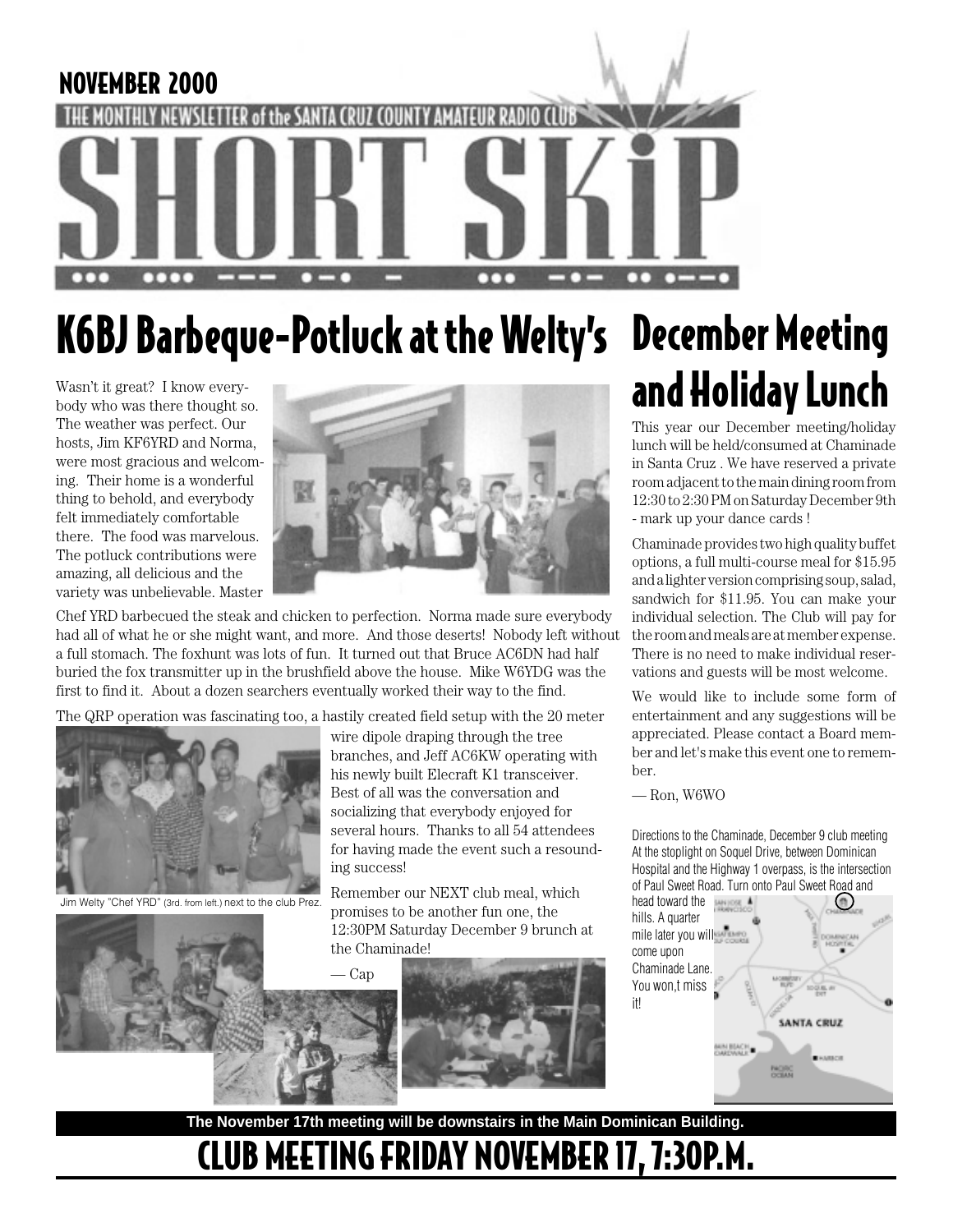

Published 12 times per year. Free to members. *Santa Cruz County Amateur Radio Club, Inc.*

> Post Office Box 238 Santa Cruz, CA 95061-0238

> > Editor and Publisher Ron Baldwin, K6EXT (408) 427-0565 K6EXT@fireclay.com

Columnist Art Lee, WF6P Production and Distribution Dave Harbaugh, W6TUW

### NOVEMBER MEETING!! | SCCARC Board Minutes

- 1. The election of SCCARC Officers and Board members. Yes, Someone will attempt count the ballots in a timly manor. Could a run off election be needed? Cap will consult the club bylaws.
- 2. Eric Swartz, WA6HHQ, will be speaking about his company, Elecraft, which is located in Aptos and is currently the largest company in the world devoted exclusively to QRP kits.





SHORT SKiP Thank you all who came to the barbecue at Jim, KF6YRD, and Norma's house on Saturday, November 4. We had over 50 attendees and everyone I spoke to said they were having a great time and deemed this event a resounding success. Jim did a great job of cooking the main course, and he and Norma both are to be commended for preparing their house and grounds to accommodate us. Thanks to Bruce, AC6DN, for providing us with a working fox for the fox hunt. We had an abundant variety

of delicious and enticing side dishes and desserts brought by the participants, demonstrating what can happen when hams get their wives involved, hi!

— 73, KQ6DV

### **Board Minutes**

A regular meeting of the board was called to order at 1830 hours PDT on Friday, October 20, 2000, at Dominican Hospital Education Center in Santa Cruz.

 The president, Tom KQ6DV, was in the chair. Also present were the vice president Don KF6KGO; the secretary, Cap KE6AFE; the treasurer, Allen WB6RWU; and the members of the board, Bruce AC6DN, and Ron W6WO. Neither the minutes of the previous meeting, nor the treasurer,s report were presented for acceptance.

The nominating committee is still looking for candidates for club officers and board members for the November club meeting election. At least one candidate has already been found for each position except treasurer and vice president.

A motion to allow Cap and Dan AA6GD to arrange to sell the old surplus gear currently in storage in the old repeater shack was passed unanimously.

Discussion of arrangements for the club potluck-barbecue in November and the club December meeting/meal ensued. Bruce will organize a foxhunt at the November event and Tom will organize a QRP operating display there.

A motion to authorize an expenditure of not more than one hundred dollars for the purchase of food for the November potluck-barbecue was passed unanimously.

The board generally feels that a December meeting/meal should be held, as in the past, but that another year at the Holiday Inn would not be the favored plan. The bylaws state that the December meeting is when the newly elected club officers and board members begin their year, sterm of office. Ron will research other possible venues for the December meeting.

The meeting was adjourned at 1925 hours PDT.

### NASA INTERNET PROTOCOLS

NASA demos Internet protocols for space: NASA recently demonstrated the ability to use standard Internet protocols to communicate with an orbiting spacecraft—as if it were just another node on the Internet. Working with the Operating Missions as Nodes on the Internet (OMNI) project, engineers at

NASA's Goddard Space Flight Center have completed the first step in extending Internet access to future spacecraft. Astronaut Ron Parise, WA4SIR, is one of the driving forces in the project. GSFC engineers successfully used standard Internet PING packets to communicate with UoSAT-12, also known as UO-36,

through a ground station in Surrey, England. This marked the first time that a spacecraft ever had its own Internet address and was a fully compliant active node on the World Wide Web. More information is available at http:// www.spacedaily.com/news/internet-00l.html.—Joseph Fitzgerald via AMSAT News Service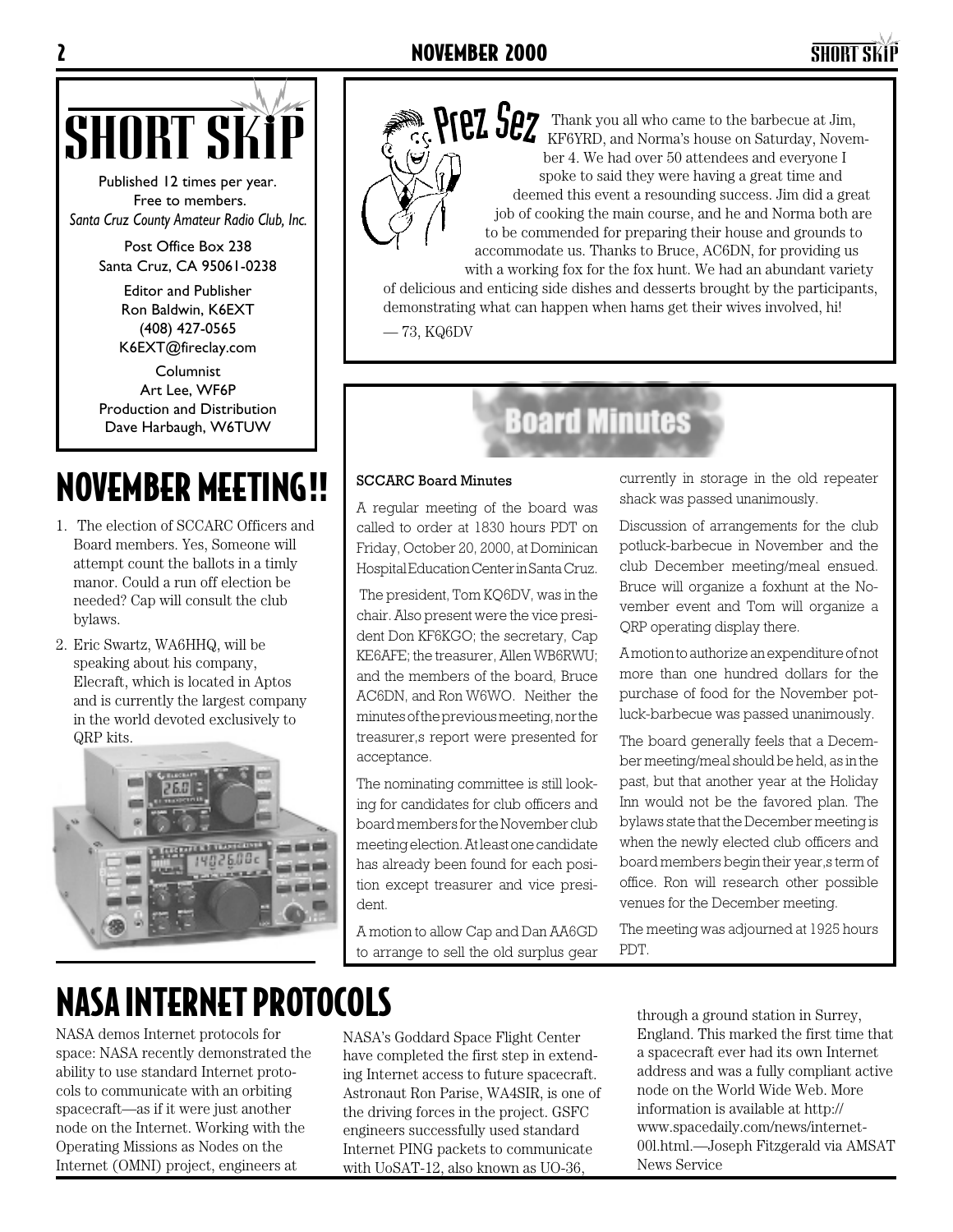### **SHORT SKIP** NOVEMBER 2000 ND6E CAL QSO PARTY

The ND6E team is back from our annual expedition to San Benito County. Another great time was had by all.

This year we decided to try a new site, one with electricity, and one that is easier to get to with an RV than Fremont Peak. Eric, K6EP, went on a search for a new site and came up with the Pinnacles Campground on the eastern side of the Pinnacles National Monument. The site was at a fairly low elevation and surrounded by mountains, but Eric measured their elevation to be about 6 degrees and that would be fine for US contacts.



Eric, K6EP



We began our journey on Friday morning. The plan was to meet on a 2 meter simplex frequency and caravan our RV's to the site. As with all good plans, it didn't go quite as expected. Ron and I called and called but couldn't find the other two RVer's. So we decided to go on ahead. As we passed the rest area on the way to Watsonville, I spied Tom's RV hiding behind a big truck. He was waiting for Eric to show up. Ron, K6EXT, and I decided to go on ahead since it was too late to stop at the rest stop.

Upon arriving at the campground we were a bit worried by the camp rules. There it was in the largest, boldest letters on the

sign: ABSOLUTELY NO RADIOS. We went ahead and found our site. Shortly after wards Tom, KG6AO, arrived . A bit later Eric, K6EP, pulled in. Within a few hours, we all had our rigs set up and the towers and antennas mounted. Eric had his triband beam at about 35 feet. Tom had a 3 element monoband yagi also at about 35 feet. They had first rate stations with KW amplifiers and rotators. I set up my two element 20 meter yagi on 24 foot of green military mast. Below that I set up a 15/40 meter dipole. My rotator was a piece of rope tied to the boom. No laughing, it worked great. I only ran 100



Kamal, KA6MAL



Tom, KG6AO Jeff, AC6KW & Ron, K6EXT watts, but for a QRPer that is like a KW. When the park ranger came around, not only did he not enforce the "NO RADIOS" policy, but he thought it was kind of interesting.

> Saturday morning, Kamal, KA6MAL, Arrived and set up a 40 Meter SSB station. We were pretty much set. We had Ron on 10 SSB, Eric on 15, 80, 160 SSB, Tom on 20 SSB, Kamal on 40 SSB, and Me, AC6KW, on 15, 20, 40 CW.

> That morning we also had another visitor. A bobcat had found an interesting hole to watch on the far side of the site. I was able to get quite close to him to take his photo. He kept looking at me then at the hole and

### TRADE or SELL TABLE at NOVEMBER MEETING

Bring your surplus radio gear to sell or trade. The table will be set up before the club meeting. Put a price on your goodie and have fun trading or selling: mics, connectors, handhelds and related equipment, receivers, transmitters, etc. Let's have fun!

trying to decide if I was enough of a threat to give up his breakfast.

The contest began and we all retreated to our stations. The site looked pretty much deserted most of the time. Without the annoying roar of generators blaring, all that could be heard was the quiet melodic sound of CW and the constant drone of



voices calling "CQ CA from ND6E" ;-) There was the occasional break for hiking, and swimming in the pool, but most of the time was spent at the rigs. The dinner break was nice as we all got together for a group dinner. While having our dinner, we heard a loud scuffling behind Kamal's tent. A quick investigation led to the discovery of a heard of about 20 wild pigs rooting around the large oak tree that was supporting our wire antennas.

Morning brought the sweet smell of coffee. Kamal and I had a nice talk as we watched the deer grazing nearby. Then it was back to the rigs as we all pounded them out one by one.

The contest was lots of fun as was the camaraderie. It is fun to bring a rare county to life and be at the rig end of a pile-up. We all can't wait until next year to do it again.

—73 de AC6KW



The Santa Cruz County Office of Emergency Services furnishes three repeaters to ARES. The repeaters are operated by ARES. All repeaters require a PL of 94.8. The frequencies and locations are as follows:

| K6RMW | 147.015+ | Watsonvile        |
|-------|----------|-------------------|
| N6IYA | 146.745- | <b>Bonny Doon</b> |
| N6ZOC | 146.835- | Summit            |

**Watsonville ARES** Net meets each Thursday night 8:30PM on the K6BJ and KI6EH (linked) Repeaters at 146.79- / 147.945- Mhz.

The **Santa Cruz ARES** meets the second Tuesday each month at the Santa Cruz Red Cross on Soquel Avenue at 7:30PM. Net meets each Monday at 8:30PM on 146.836 - Pl 94.8

—Dan AA6GD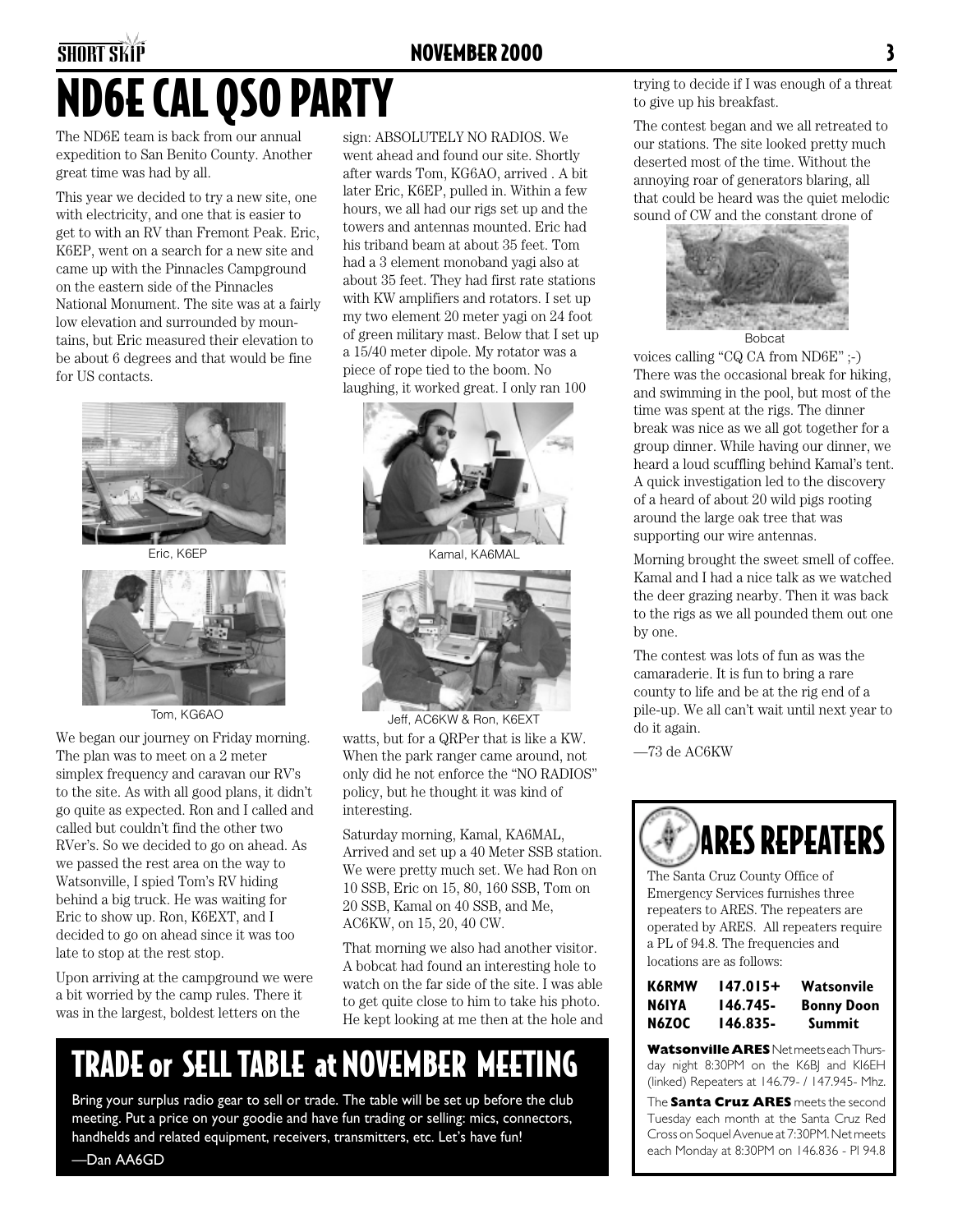#### 4 NOVEMBER 2000 SHORT SKiP

## BALUNS Again

At the October club meeting I gave a short talk on a couple of experimental baluns that were constructed for our field day 40/15 meter dipole. Some good questions were asked on current vs voltage baluns and power rating that I did not answer fully. Frankly I do not understand the current/voltage distinction, in fact I find vendor literature and even the ARRL handbook confusing on the topic.

To clear the air (or at least the air I breathe) recall that the job of a balun is to isolate a part of a system that is electrically balanced with respect to ground from a part that is unbalanced. Transformers are often useful for this task, also they provide impedance transformation if desired. Transformers couple energy by virtue of magnetic flux linkages between windings and often use a magnetic material to increase the degree of coupling. The amount of flux that a core can transfer and the power lost in it become limiting factors. As flux is proportional to current we might say that this form of balun is current limited and it could be where the term "Current Balun" comes from but I'm not sure.

We all know that transmission lines can provide impedance transformation but unlike a lumped constant transformer, energy is transferred by the propagation properties of the line and not via flux linkages or a core. Transmission lines can also isolate balanced from unbalanced parts of a system, a common application being a coax feed to a balanced antenna. At the junction of the feeder and the antenna energy travelling within the coax divides in part to the antenna and in part to the outer skin of the outer conductor. To transfer energy exclusively to the antenna we must increase the impedance of the coax shield to the point where external surface current is negligible. By winding the coax into a coil we increase the shield impedance to external current without greatly disturbing the transmission properties within the coax. This increased impedance "chokes" the flow of unbalanced current, in effect providing balanced to unbalanced isolation.

You might recall that I showed two baluns

## Goodbye RST, Hello CS

Most contest and DX-pedition operators send 59 or 599 for all contacts, demonstrating clearly that RS and RST are dead letters. Why is that? RST is now 75 years old. When hams were moving from spark to CW, the 9-level Tone reports were useful for alerting amateurs about AC products in their signals caused by poorly-functioning homebrew power supplies. It was a 1920s solution to a 1920s problem. Although key clicks and chirps are occasionally aired, very rarely now do we hear CW stations transmitting with AC ripple in their tone. Let s begin by simply dropping the T. It no longer serves a useful purpose. Notice that when RST was applied to phone modes, the T was dropped and not replaced with similar quality measures, such as modulation percentage for AM and SSB, and deviation for FM.

#### **C or Copiability Scale**

| x | = | no discernible signal       |
|---|---|-----------------------------|
| 0 | = | trace signal to 9% copiable |
| ı | = | 10 - 19% copiable           |
| 2 | = | 20 - 29% copiable           |
| 3 | = | 30 - 39% copiable           |
| 4 | = | 40 - 49% copiable           |
| 5 | = | 50 - 59% copiable           |
| 6 | = | 60 - 69% copiable           |
| 7 | = | 70 - 79% copiable           |
| 8 | = | 80 - 89% copiable           |
| 9 | = | 90 - 99% copiable           |
| P | = | 100% or Perfectly copiable  |

The R and S scales describe important signal characteristics, but they are too crude to reflect current amateur radio realities. At the bottom, the 5-level R-scale provides for a signal which is barely perceptible but unreadable, but it does not describe a signal which is completely indiscernible at the receiving end. There is also a huge gap between level 3, which is "readable with considerable difficulty" and level 4, which is "readable with practically no difficulty." Although an R-5 signal is officially defined as "perfectly readable," sitting at the top of a 5-level scale, it is frequently misapplied to signals which have not actually attained that summit level. We can now replace the subjec-

each wound on a ferrite torroid, one had a tri-filar winding of copper wire and the other a few turns of RG 174. The important point to understand is that both used transmission lines to covey energy. In these baluns the torroids simply increase the impedance of the outer conductor and core losses are usually insignificant and medium permeability nickel-zinc

tive R-scale with a readily understandable 12-level C-scale for Copiability. In digital modes, copiability measurements can even be automated, and stations can dynamically adjust power high enough to be just barely within the perfect copiability range, yet low enough to minimize interference with other amateurs.

#### **New S or Signal Strength Scale**

| 0 | = | no S-meter reading     |
|---|---|------------------------|
| ı | = | l S-meter unit         |
| 2 | = | 2 S-meter units        |
| 3 | = | <b>3 S-meter units</b> |
| 4 | Ξ | 4 S-meter units        |
| 5 | = | 5 S-meter units        |
| 6 | = | 6 S-meter units        |
| 7 | = | <b>7 S-meter units</b> |
| 8 | Ξ | 8 S-meter units        |
| 9 | = | <b>9 S-meter units</b> |
| A | = | I to 19 dB over S-9    |
| B | Ξ | 20 to 39 dB over S-9   |
| C | = | 40 to 59 dB over S-9   |
| D | = | 60 dB or more over S-9 |

The current signal Strength scale is also behind the times. Although it started out as a 9-level descriptive list of relative signal strengths, it is now applied in practice by the use of S-meters. Although S-meters vary from "generous" to "miserly," they are still useful for making on-the-air comparisons. The new S-scale has 14 levels which can accurately describe gradations from no S-meter indication at the bottom to 60 dB or more over S-9 at the top.

Copiability and signal strength are very different. Sometimes a signal which doesn t budge the Smeter will still be perfectly copiable. Under difficult operating conditions, even a signal with 9 or A-level strength may not be perfectly copiable.

The new CS system is so much more useful than RS and RST that I believe that it will become a standard part of many amateur radio contacts, and I m sure that most operators will take advantage of using it appropriately to advance the radio art.

— 72, Bruce Prior, N7RR

ferrite torroids (eg AMIDON FT-82-61 with a mu of 125) under 2 inches in diameter can handle 100 watts easily. Due to the very small dimensions and tight coupling in the windings I believe they would be voltage and not current limited. Perhaps this is where the "Voltage Balun" idea comes from but once again I'm not sure.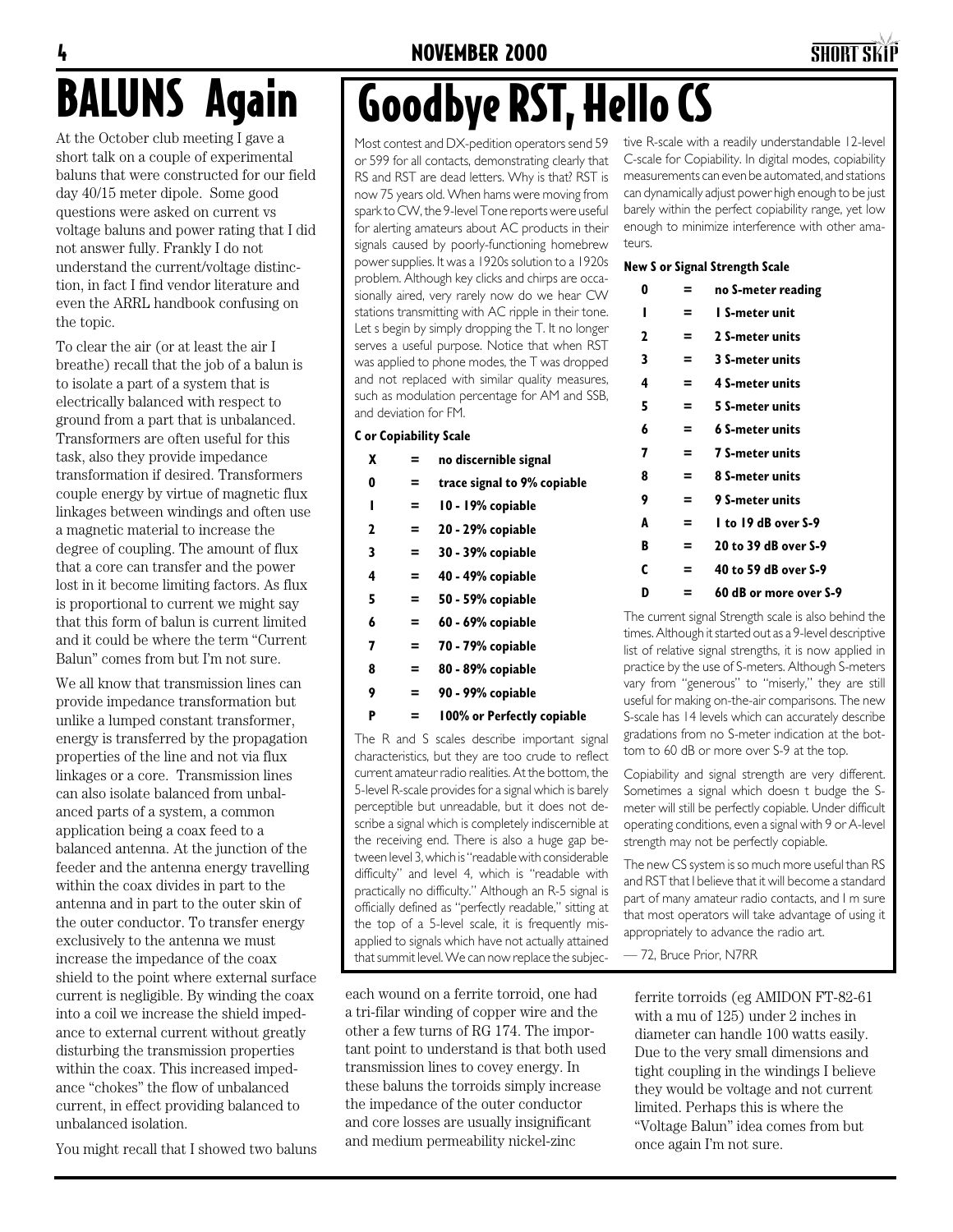

Ham radio is really a great hobby. You already knew that? Well, it has its practical side as well. Terry Parks, N6NUN, and I went down to Ventura harbor to ride around and work on his boat. On the way there, we were in constant contact with friends on the various nets Terry uses, plus talking to my XYL Donna, AB6XJ. Terry has a nice HF rig in his truck with a small whip antenna that really gets out. We did run into a bit of difficulty when he had to pull over on Highway 101 to set in a PL and frequency for the Ventura repeater. We had just finished breakfast at the Madona Inn and wanted to be ready for heavier traffic in the Santa Barbara area. Punching in new numbers on a new rig without a manual is no easy task. It took Terry a full 5 minutes to get it right and he is an excellent ham operator. His mobile rig operates on HF, 2 meters, 440, and (I believe) 6 meters. To master one of those rigs no larger than a cigar

Transmission lines behave as high Q tuned circuits so it is reasonable to think that a transmission line balun would have a narrow bandwidth. Jerry Sevik's fine book shows clearly this far from the truth

#### SHORT SKiP NOVEMBER 2000 5

box takes some real doing. We were able to hit the Santa Barbara repeater to talk with Tim Foy, AA6GP, a former Santa Cruzan and sailor who has relocated to warmer climes. Tim is an avid surfer so maybe one day I can talk him into becoming a Surfboard Mobile. With a waterproof case and a lanyard around his neck, I think he would do it. I remember a while back when Beth Peterson, W6RYL, operated Parachute Mobile when being towed off the Santa Cruz wharf behind a speedboat. (See! I told you it was a fun hobby!)

Terry and I spent about a week in Ventura, tinkering, adjusting and getting repairs done in the boat yard. A yard worker had to crawl down in the spacelimited lazarette to get at the leaking packings on the twin rudderposts. It took him about two hours of sweating, grunting, pounding and bleeding (he cut himself with a razor blade while trimming packing for the shaft nuts). I did notice that the workman had the luxury of resting his head on the pile of stern anchor chain while he worked. To try to cheer him up I said, "Gee, that looks like an easy job!" His testy retort showed that he found nothing in my humor. "If it was easy, you'd be down here doing it!" With this, I retreated to the boat yard office to sample some of their day-old coffee.

Terry and I began each day checking in on the Baja Maritime Mobile Net (7.238

and that some designs operate well from 10 to 80 meters.

In conclusion an antenna balun is usually desired to keep a coax feeder from radiating and spoiling the directional pattern of an antenna. In a few cases

0800-0900). Donna came up on that net also so we always had good communications. We also had skeds on 7.225 which we used once or twice. I always like to talk to my bride on ham radio. It boosts my morale when I am away from home. We would also check in on the Wheels and Keels Net on 7.275 at 1700-1800 daily. This is an interesting net in itself. As the name implies, this group consists of sailors and former sailors (hams of course) who love to travel on land or sea, and for some, in the air (a couple have pilot's licenses!).

The trip back up the coast at the end of the week was fun. From Paso Robles, Terry talked to Dan Anderson, AA6GD, on the ham radio swap net. There was a lot of QRN so we didn't talk to him too long. From about Santa Barbara to nearly King City, thousands of acres of grapevines are being grown on former grazing land. We will soon be known as the "Wine State" if this keeps up.

Oh, we should all give a big thanks to Bob Fike, KO6XX, for teaching classes in ham radio. Per Don Nakano, KH6HOU, there were 5 upgrades to General and 17 brand new hams. From the list that Don sent via K6BJ email, there appeared to be many family relations on the list. Hey, the family that hams together, has fun together. Let's see, from my count, the YLs were well represented with 5 on the list.

such as the Carolina Windom and the mobile VEE that Richard KG6AXD brought to the club meeting no balun is used and the resultant vertical radiation is put to good use.

— 73Ron W6WO

### **THE OFFICIAL BALLOT FOR THE SANTA CRUZ COUNTY AMATEUR RADIO CLUB**

**YEAR 2001**

Either vote at the November club meeting or return this ballot by mail to: P. O. Box 238, Santa Cruz, CA 95061-0238. Must be received by 4:00PM 11/17/00.

**President** Tom Johnson KQ6DV

*Vice President* | Richard Trebbien KG6A

*Secretary*  $|$  Cap Pennell KE6AFE

*Treasurer*  $\vert$  Elaine Pennell KE6FRA

| <b>Board Members — Vote for five (5)</b> |  |
|------------------------------------------|--|
| Bruce Hawkins AC6DN                      |  |
| Bill Walters W6PAD                       |  |
| Allen Fugelseth WB6RWU                   |  |
| Mike Doern KF6UXB                        |  |

Ron Skelton W6WO